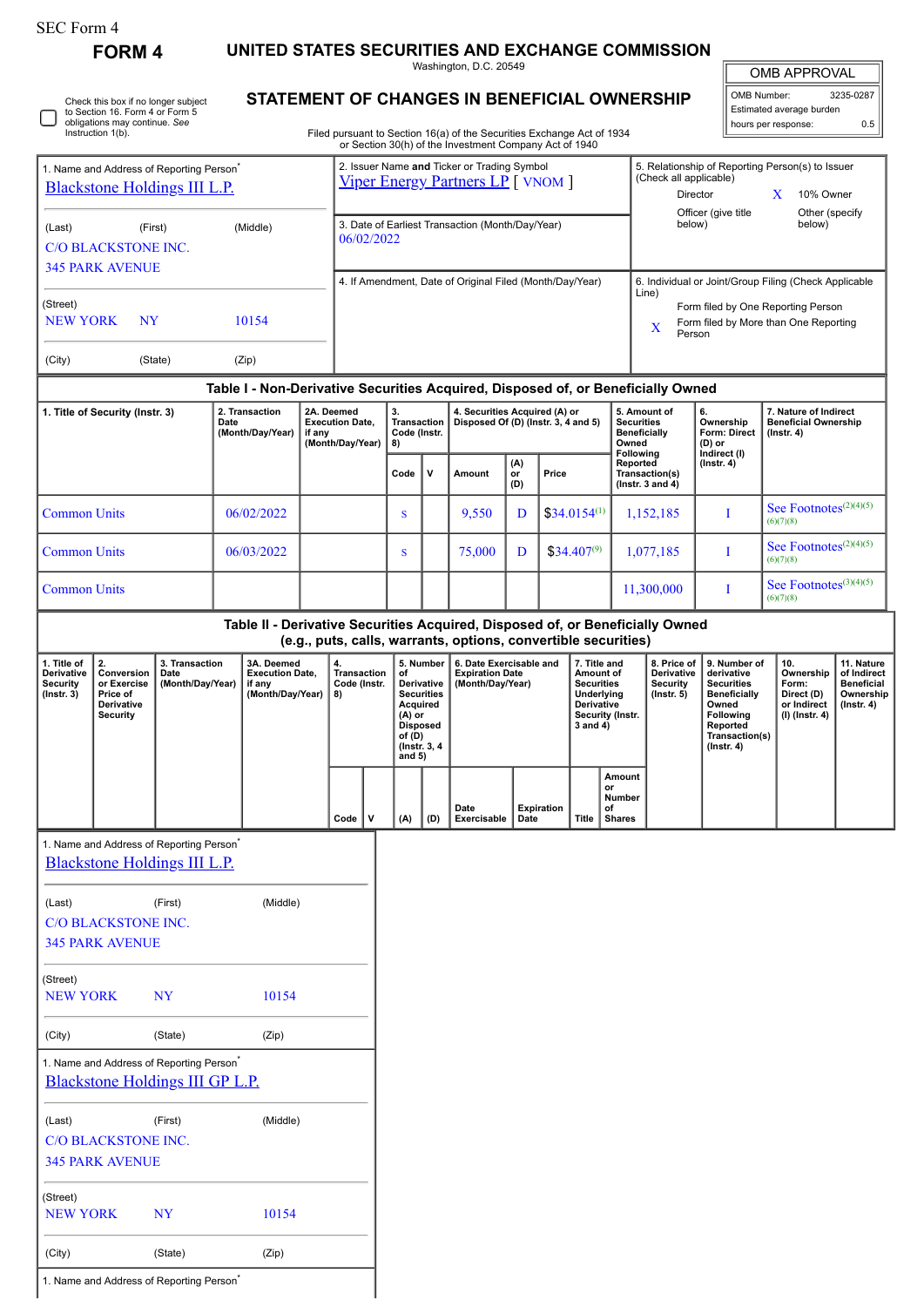| <u>L.L.C.</u>               | <b>Blackstone Holdings III GP Management</b>                                               |          |
|-----------------------------|--------------------------------------------------------------------------------------------|----------|
| (Last)                      | (First)                                                                                    | (Middle) |
| <b>C/O BLACKSTONE INC.</b>  |                                                                                            |          |
| <b>345 PARK AVENUE</b>      |                                                                                            |          |
| (Street)<br><b>NEW YORK</b> | NY                                                                                         | 10154    |
| (City)                      | (State)                                                                                    | (Zip)    |
| <b>Blackstone Inc.</b>      | 1. Name and Address of Reporting Person <sup>*</sup>                                       |          |
| (Last)                      | (First)                                                                                    | (Middle) |
| <b>345 PARK AVENUE</b>      |                                                                                            |          |
| (Street)                    |                                                                                            |          |
| <b>NEW YORK</b>             | $_{\rm NY}$                                                                                | 10154    |
| (City)                      | (State)                                                                                    | (Zip)    |
|                             | 1. Name and Address of Reporting Person <sup>*</sup><br>Blackstone Group Management L.L.C. |          |
| (Last)                      | (First)                                                                                    | (Middle) |
| <b>C/O BLACKSTONE INC.</b>  |                                                                                            |          |
| <b>345 PARK AVENUE</b>      |                                                                                            |          |
| (Street)<br><b>NEW YORK</b> | NY                                                                                         | 10154    |
| (City)                      | (State)                                                                                    | (Zip)    |
|                             | 1. Name and Address of Reporting Person <sup>*</sup><br><b>SCHWARZMAN STEPHEN A</b>        |          |
| (Last)                      | (First)                                                                                    | (Middle) |
| <b>C/O BLACKSTONE INC.</b>  |                                                                                            |          |
| <b>345 PARK AVENUE</b>      |                                                                                            |          |
| (Street)<br><b>NEW YORK</b> | NY                                                                                         | 10154    |
| (City)                      | (State)                                                                                    | (Zip)    |

## **Explanation of Responses:**

1. The price reported in Column 4 is a weighted average price. These common units ("Common Units") representing limited partner interests in Viper Energy Partners LP (the "Issuer") were sold in multiple transactions rangin

2. Reflects Common Units held directly by BX Guidon Topco LLC, a Delaware limited liability company ("BX Guidon Topco").

3. Reflects Common Units held directly by BX SWT ML Holdco LLC. BX Guidon Topco is the sole member of BX SWT ML Holdco LLC.

4. The controlling membership interests of BX Guidon Topco are held by Blackstone Management Associates VI L.L.C. and Blackstone Energy Management Associates II L.L.C. BMA VI L.L.C. is the sole member of Blackstone Management Associates VI L.L.C. Blackstone EMA II L.L.C. is the sole member of Blackstone Energy Management Associates II L.L.C. Blackstone Holdings III L.P. is the managing member of each of BMA Management L.L.C. is the general partner of Blackstone Holdings III GP L.P.

5. (continued from footnote 4) Blackstone Inc. ("Blackstone") is the sole member of Blackstone Holdings III GP Management L.L.C. The sole holder of the Series II preferred stock of Blackstone is<br>Blackstone Group Management

6. Information with respect to each of the Reporting Persons is given solely by such Reporting Person, and no Reporting Person has responsibility for the accuracy or completeness of information supplied by another Reporting Person.

7. Each of the Reporting Persons (other than to the extent it directly holds securities reported herein) disclaims beneficial ownership of the securities held by the other Reporting Persons, except to the extent of such Reporting Person's pecuniary interest therein, and, pursuant to Rule 16a-1(a)(4) under the Securities Exchange Act of 1934 (the "Exchange Act"), each of the Reporting Persons (other than<br>to the extent it dir herein for purposes of Section 16 of the Exchange Act or for any other purpose.

8. Due to the limitations of the electronic filing system certain Reporting Persons are filing a separate Form 4.

9. The price reported in Column 4 is a weighted average price. These Common Units representing limited partner interests in the Issuer were sold in multiple transactions ranging from \$34.00 to \$34.835, inclusive. The Reporting Persons undertake to provide to the Issuer, any security holder of the Issuer, or the staff of the Securities and Exchange Commission, upon request, full information regarding the number of Common Units sold at each separate price in the range set forth in this footnote.

**Remarks:**

Form 2 of 2

BLACKSTONE HOLDINGS 06/06/2022III L.P., By: Blackstone Holdings III GP L.P., its general partner, By: Blackstone Holdings III GP Management L.L.C., its